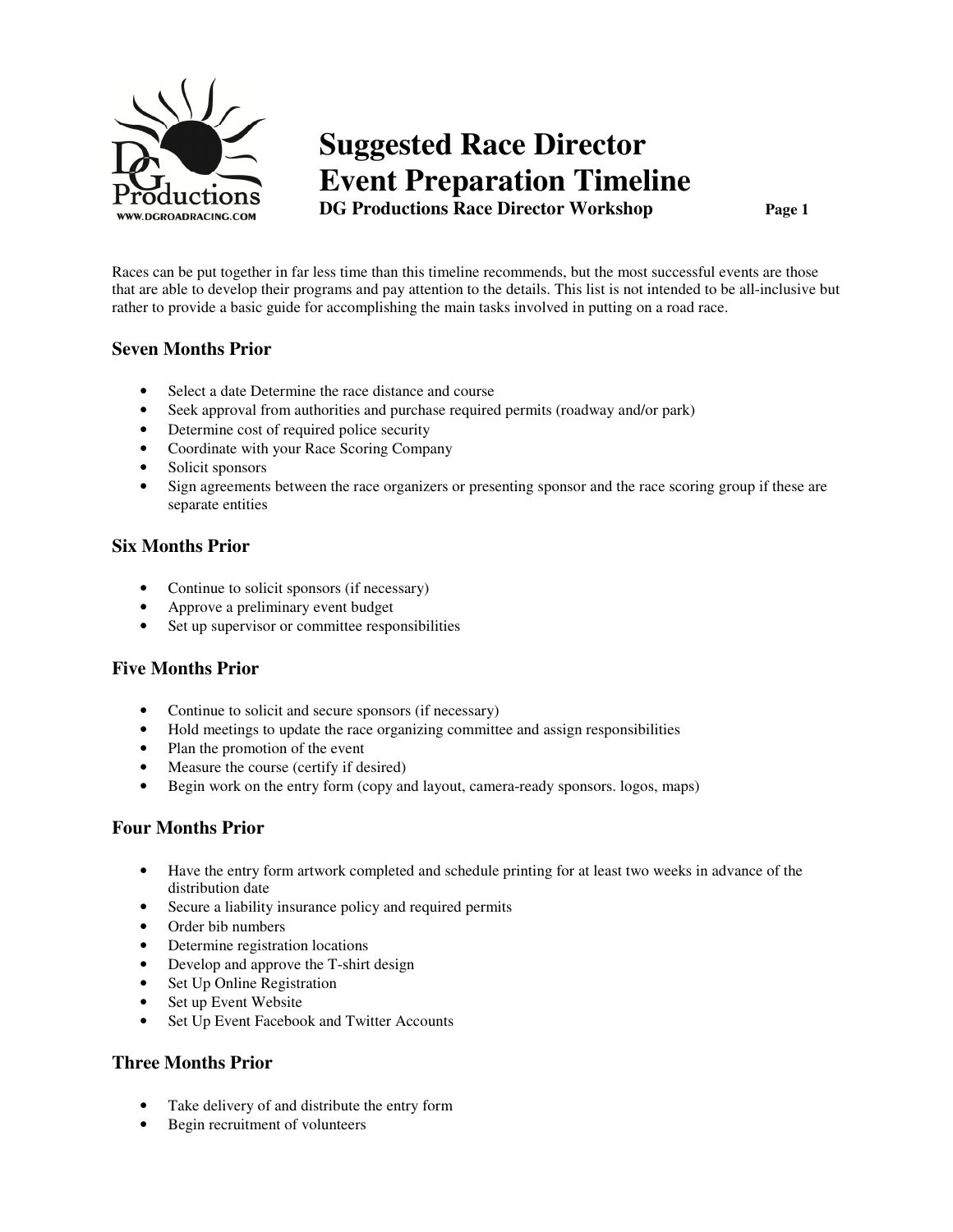

# **Suggested Race Director Event Preparation Timeline DG Productions Race Director Workshop Page 2**

# **Three Months Prior (continued)**

- Hold meetings to update the race organizing committee
- Order supplies and rental equipment
- Establish registration procedures
- Order banners (if necessary)
- Send regular Facebook and Twitter updates

## **Two Months Prior**

- Continue distribution of the entry form
- Prepare other printed materials for distribution
- Update the list of all supplies and rental orders
- Contact key volunteers and groups to manage the aid stations, refreshment distribution and other selected areas on race day
- Hold meetings to update the race organizing committee
- Begin registration and packet preparation
- Order trophies / medals
- Confirm medical support (ambulance rental or donation)
- Confirm refreshment suppliers
- Order portable toilets
- Order sound system
- Check course markings
- Begin promotion (press releases and advertising, if any)
- Order rental barricades and cones
- Send regular Facebook and Twitter updates

### **One Month Prior**

- Meet (on location, if appropriate) with race course marshals, aid station groups, lead cyclists, start and finish line coordinators, refreshment vendors, etc.
- Distribute information/advisory flyer to surrounding neighborhoods
- Hold meetings to update the race organizing committee
- Review T-shirt quantities (compare to registration numbers and re-order if necessary)
- Review all supplies and rental orders, deliveries and setups
- Continue registration and packet preparation
- Meet with park superintendent (if park course is being used)
- Appear at local running club meetings to plug your event.
- Coordinate a television appearance or radio spot plugging your race if possible.
- Collect all sponsor logo artwork files for T-Shirt
- Order T-Shirt Production.
- Order Single Use Timing Tags / Chips or coordinate rentals.
- Send Weekly Facebook and Twitter updates